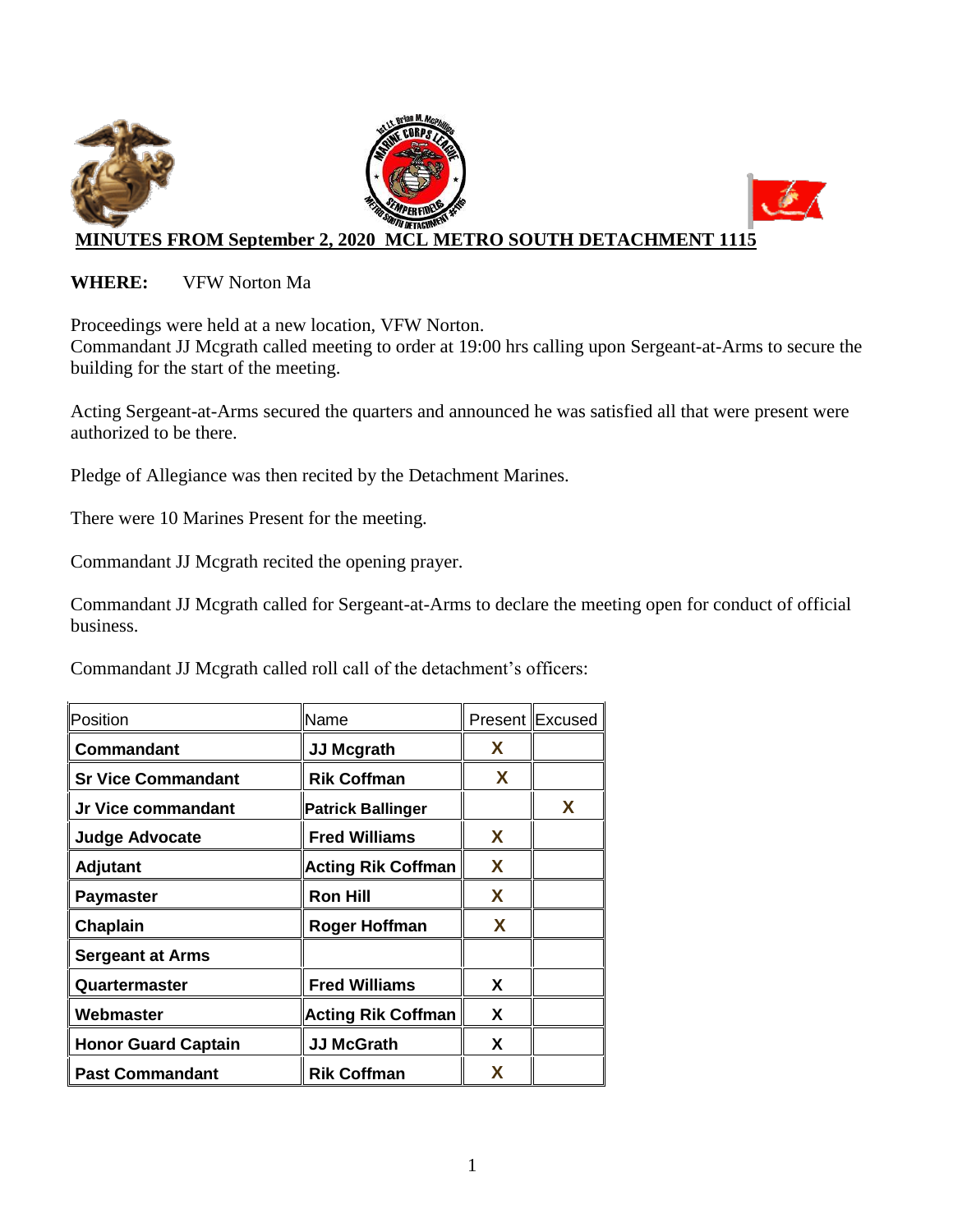## New Members

 $\bullet$  NA.

# Correspondence 7

• Rik has cards for info

## Sickness 9

Bob Pearson

# Reports 6, 8, 10

- Minutes available for August motion made to accept, seconded and passed
- Paymaster report available, balance \$3,773.40.
- Chaplain mentioned rituals and honors. Apologies to Ron Hill 8/28

## **OLD BUSINESS: Standing committees 11/12:**

## HONOR GUARD

• Report made by Roger/JJ.

## QUARTERNASTER

• Report made by Fred

## Birthday Ball

• Cancelled

## Scholarship

• Rik showed McPhillips letter response

**OCYM** 

• Nothing new to report

#### Fund Raiser

• Potter's wheel active at Brockton VA

## **UNFINISHED BUSINESS 13:**

none